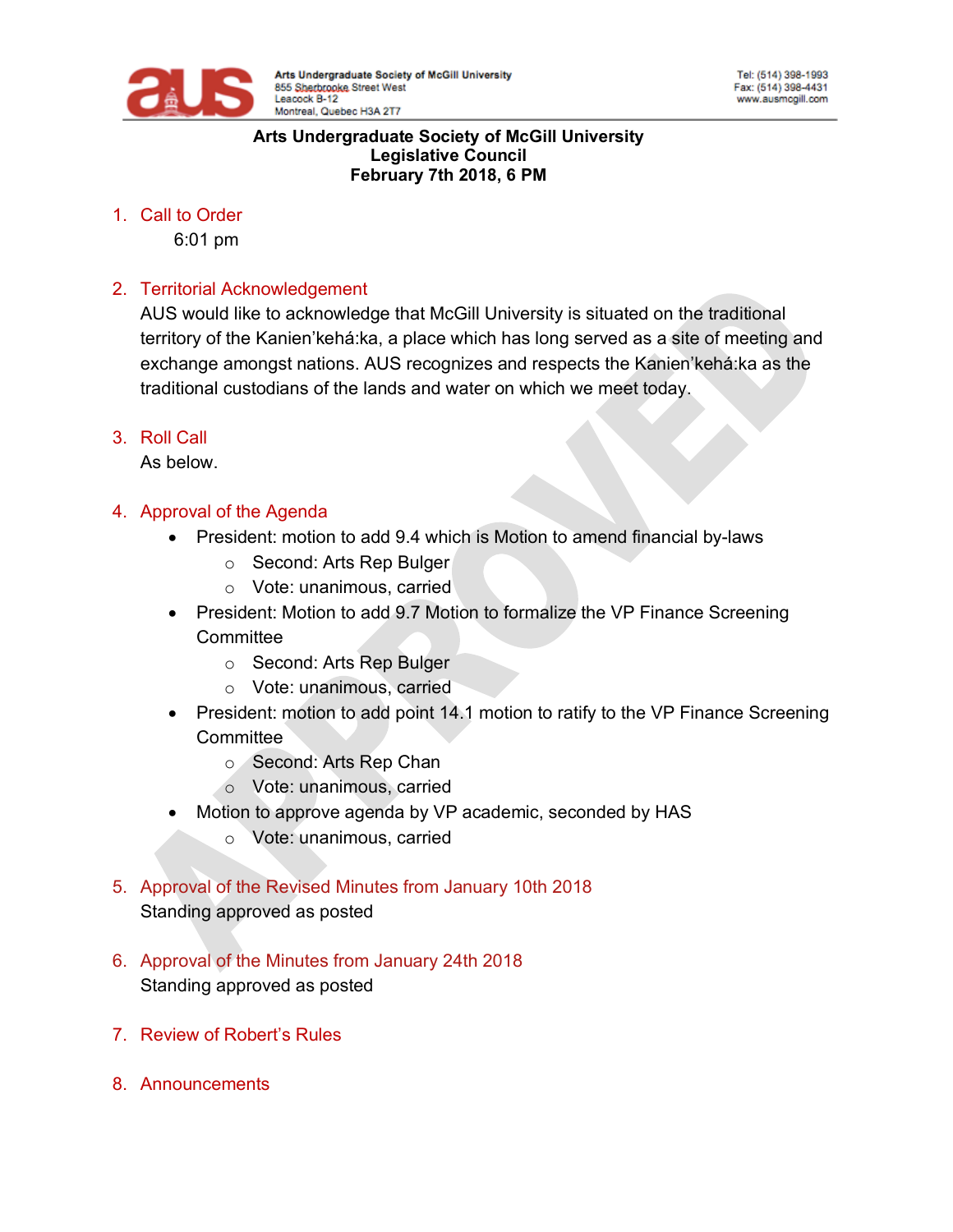

- Arts Rep Chan: equity committee is holding snack and serve in AUS lounge and discussing how to make conferences more accessible
- AUS President: look for departmental executive to sit on the VP Finance screening committee
- VP Internal: FEARC is having their Quebec City trip this Saturday
- EASSA: lunar new year party in Friday at Thompson house, all beverages provided, 6:00
- VP Academic:
	- o Motion released for valedictorian
	- o Thursday, SSMU 201 event raising awareness about OER
- 9. New Business
	- 1. Motion to Approve Social Work Indigenous Field Course Increase

Moved by VP Academic to increase from \$390.21 to \$421.56 Debate: none Vote: unanimous, carried

2. Motion to Amend Electoral by-laws

Moved by President Amended to make sure candidates meet with incumbent and a matter of formalizing it to make sure it continues Debate: none Vote: 39 in favour, 1 abstention, carried

# 3. Motion to Amend all AUS by-laws

Moved by President Change all he/she pronouns to they to be more inclusive Debate: none Vote: unanimous, carried

# 4. Motion to Amend Financial By-laws

Moved by President Agreement made that FMC decisions be brought to council and so not reject things not to be reported Debate: none Vote: unanimous, carried

### Incidental Motion

President: motion to move agenda item 14.1 to under new business to make it 9.8 Second: CSA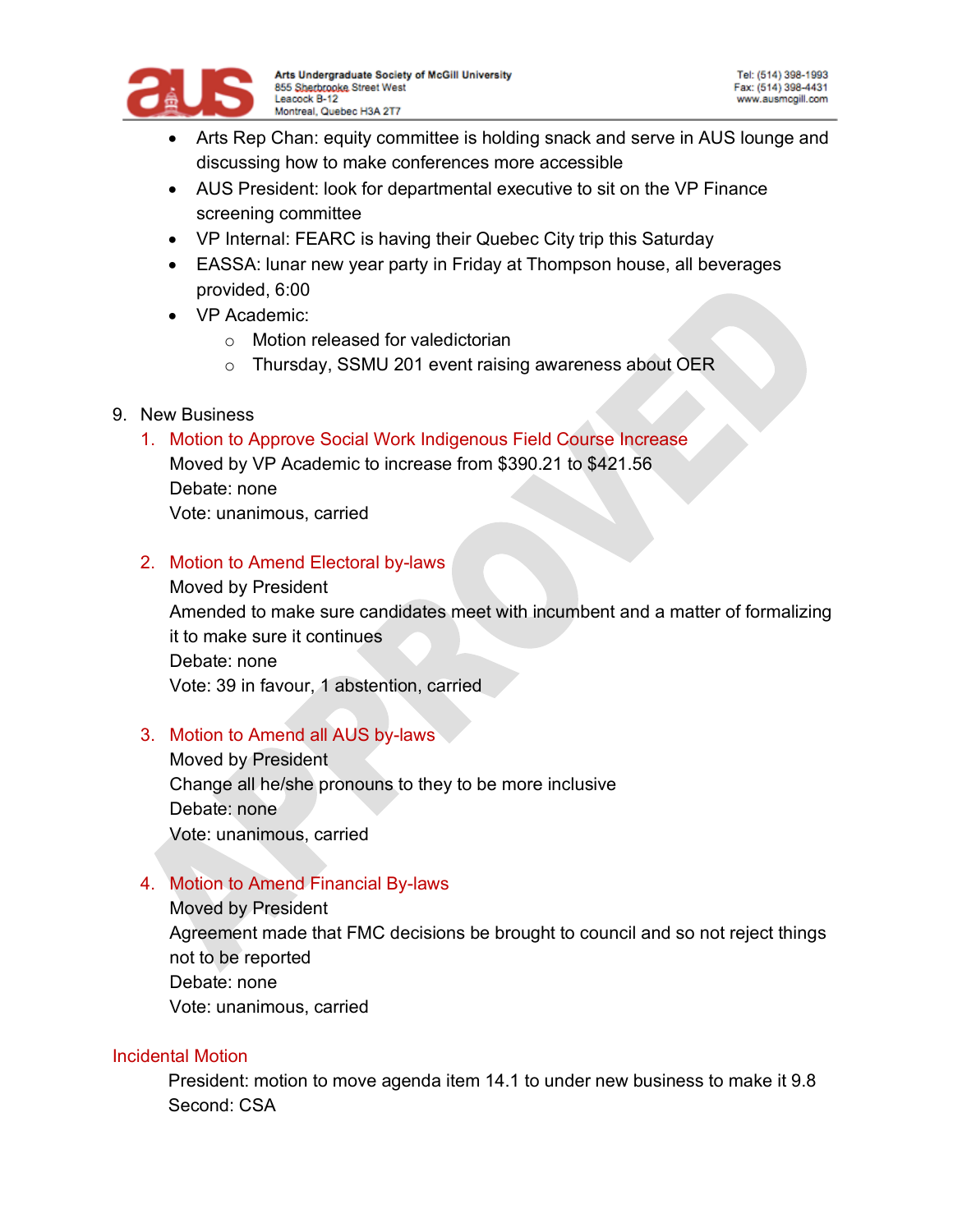

Vote: unanimous, carried

5. Motion to Approve Revisions to the Political Science Students' Association (PSSA) **Constitution** 

Moved by PSSA

CRBC came up with amendments to reduce inefficiencies and also add two parts being an addition to the VP external portfolio and adds regulations going forward. Also, hiring McGill Journal Editor earlier to get it running it online. Vote: unanimous, carried

6. Motion Regarding the Reappointment of the Auditor for the Year Ending April 30, 2019

Auditor is doing good job and recommend they be hired Questions:

CSA: is it Richer of Fuller Laudau

President: exec assistants must have used SSMU template, Fuller Laudau has worked for us for 6 years

Debate:

President: amend motion to say Fuller Laudau

Seconded by Bulger

No one spoke to amend

Vote: unanimous, carried

### 7. Motion to Formalize the VP Finance Screening Committee

Moved by Arts Rep Zhou, VP Finance

This is the formalization of the screening committee Questions:

> President: what has changed since 2 years ago from financial by-laws? Arts Rep Zhou: due to timeline, we need to approve this by tonight so we have relaxed the qualification to need a CPA

VP Finance: no need to be alarmed, will be using the same questions as last year

Debate:

President: all previous affirmations to amend title to match agenda, bold after be it resolved, fixing Roman numeral from 17 to 8, and add movers Vote: all in favour, carried

CSA: moved to remove one of two these at 8.1

Vote: all in favour, carried

Vote: unanimous, carried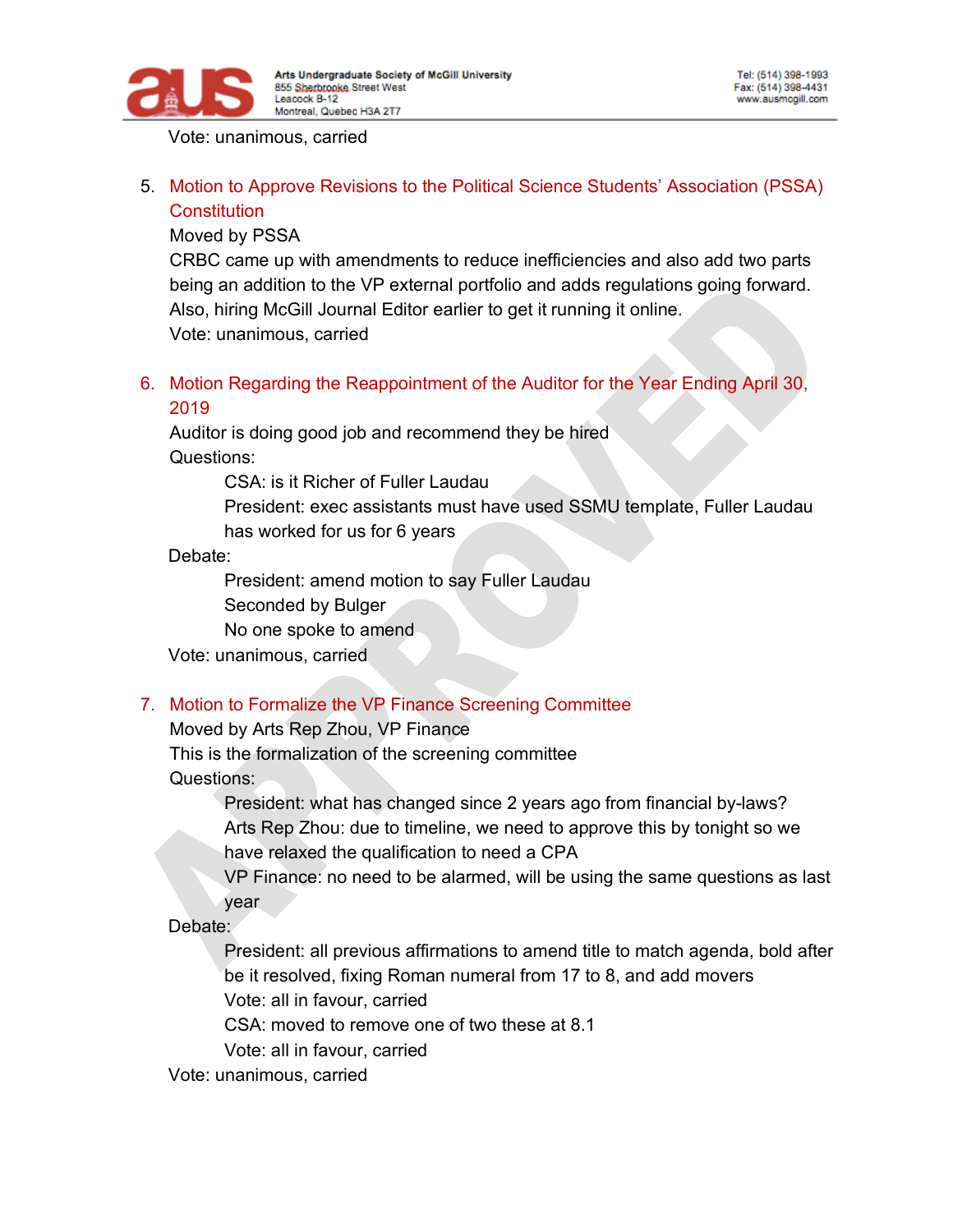

#### 8. Motion to Ratify Membership of the VP Finance Screening Committee

Moved by: President

Representatives on motion

Question: none

**Debate** 

Arts Senator Anderson: motion to amend and include a title

President: Motion to Approve VP Finance Screening Committee Friendly

DESA: motion to change Alex to Vice-President Finance

Friendly

President: change "SLUMS" to "SLUM"

Friendly

Vote: unanimous, carried

# 10. Reports of the AUS Executives

- 1. President
	- OPUS reloading stations arrived difficult to bolt down
	- President's round table last week discussed how to improve table booking process
	- Nomination period starts tomorrow
	- Hiring platform is trying to be more equitable
	- Got access to polling
		- o Going to reduce computers in labs based on survey results

Internal: extend time for 2 minutes, carried

- The majority of Arts has not heard of laptop lending and only 1/20 says its not valuable
- Attended a few Work your BA events thanks to VP external Alice
- Auditors show AUS broke even last year, SNAX ran large surplus
- Unable to attend SSMU president's roundtable

Questions:

CSA: do we need a reason so why we don't use simply voting?

President: just a short write-up

SSA: laptop lending to replace computers in arts lounge?

President: expanding laptops and reduce computers substantially from Leacock basement, and Ferrier lab because of demand for the laptops program

HSA: Laptop lending program has a 3-day limit, are you exploring options extending that?

President: yes absolutely, having a computer info meeting next week to decide and looking at having options to check-in online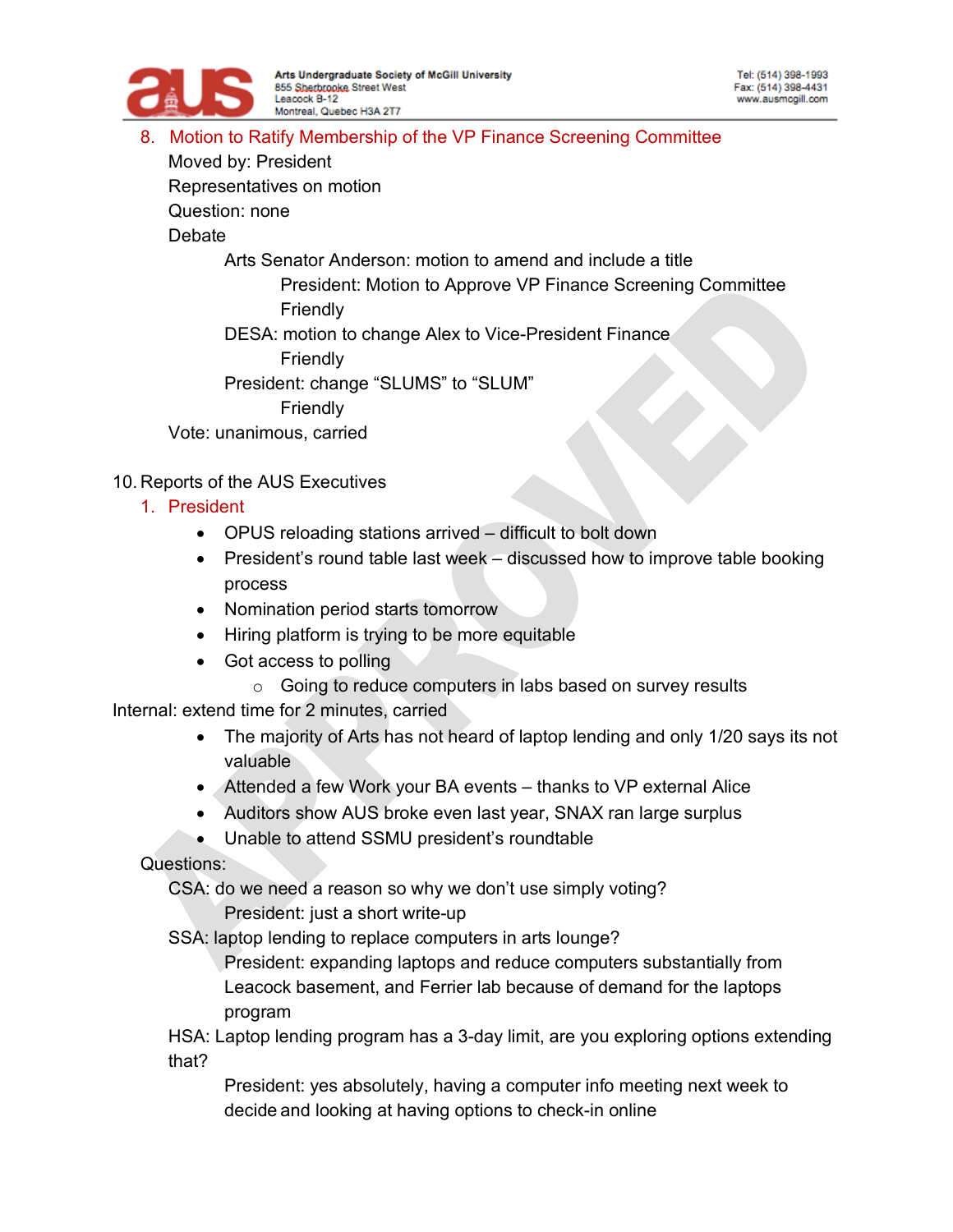

- 2. Academic
- Released the valedictorian application
- ASEF fund for  $31<sup>st</sup>$ , meeting yesterday has been postponed
- $\bullet$  Individual peer tutor contracts till the 28<sup>th</sup>
- Process planning prof talks en Français
- The committee on student affairs met today and discussed a sexual violence training mandate
- #mcgilltextbookbroke didn't go well but still advocating for OERs

### 3. Communications

- Francophone commission had timbit event
- Marketing committee meeting going to table
- Nuit blanche was a huge success working on exit report
- Looking to hire a graphic designer and francophone commissioner

### 4. External

- Reported by VP internal
- ACE and MHAUS are collaborating from embrace week
- Bake sale for ACE
- MHAUS is planning a tea time for SSMU

### 5. Finance

- AUIF application out meeting in 3 weeks
- Department allocation changes should come shortly
- Attached are FMC decisions from this week

# 6. Internal

- Updated office hours
- AUS awards is majority of time
- Meeting building directors on 15 and representative from SEDE about getting gender neutral bathrooms
- AUSec having green tea event
- FEARC is doing Quebec trip
- Working on AUIF for the exec committee

# 7. Social

- Reported by president
- Grad Ball committee: event drops Friday and tickets next Friday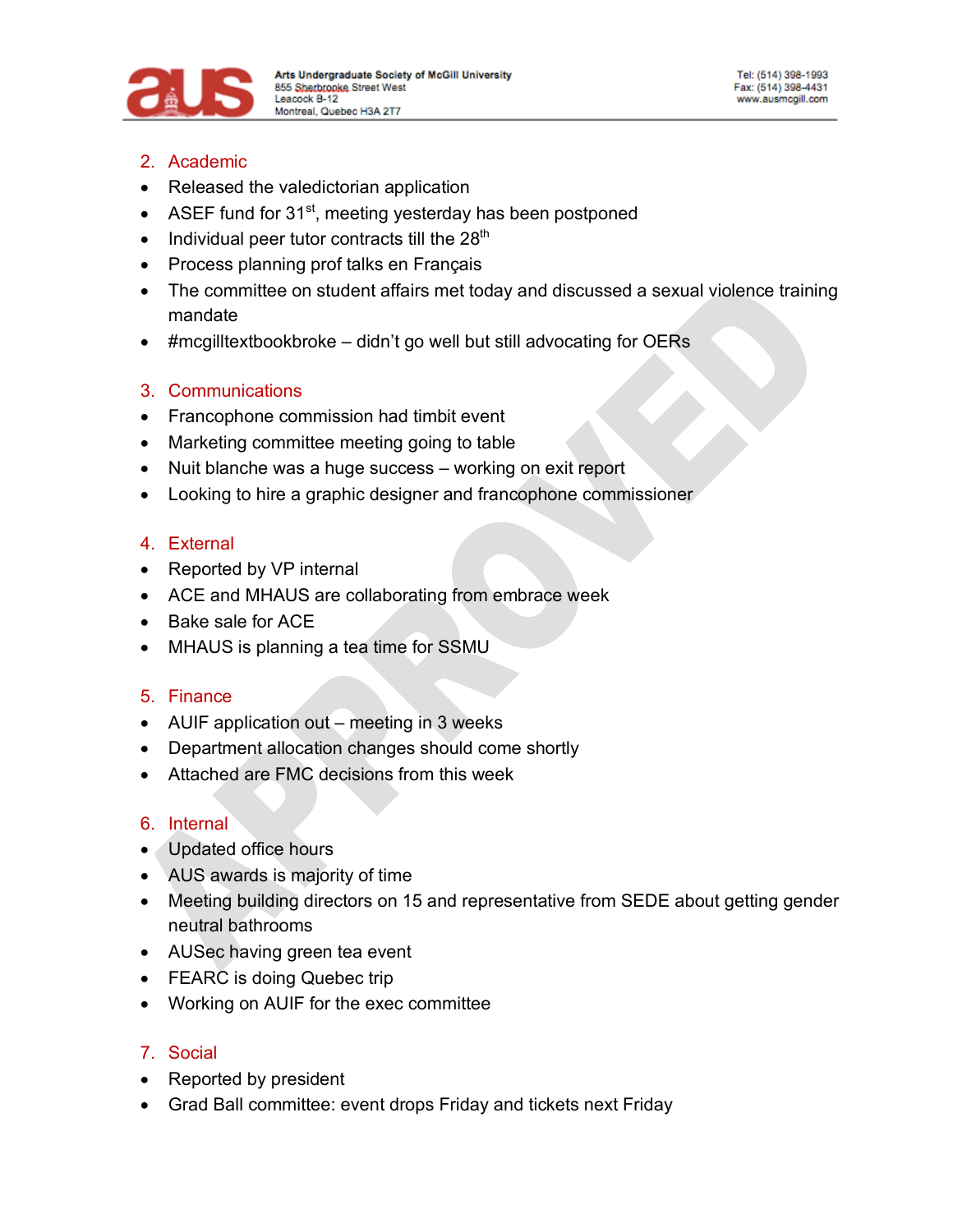

- Big news is gluten free beer and BDA will be sold for \$1 and will start taking debit and credit
- 11. Reports of the Arts Representatives & Senators
	- 1. Report of the Arts Representatives
	- Reported by Arts Rep Chan
	- SSMU:
		- $\circ$  Chan part of our turn committee
		- o Attended clubs committee- none were approved
	- Kevin: went to BOD meeting, mental health advocacy was cancelled
	- Corinne: attending ad-hoc committee for AVEQ
	- Accountability committee: all arts representatives had a perfect record
	- Equity snack and serve tomorrow
	- Kevin been helping Rebecca for AUS award
	- Corinne looking at logistics for the Indigenous Studies Association
	- 2. Report of the Arts Senators
	- Next senate meeting:  $21<sup>st</sup>$  and hyperlink available
	- Senate caucus meant the 29<sup>th</sup> and have social work senator now
	- Did briefs for passion projects of senators outside of meetings
	- New caucus is February  $12<sup>th</sup>$
	- Isabella: chair committee of student affairs and discussing potential changes to our committee. Received a survey about mental health at McGill. In this summer, Rossy family gave \$1million to renovate Brown to create mental health hub. This will be pushed back a bit but grand opening in winter 2019.

#### 12. Reports of Department Associations

- 1. GSA
- Added new events like Stamtisch and Kinoklub
- Monday: 4-5: German conversation circles
- Peer tutor is beginning soon
- Submit to journal
- VP academic left for semester
- Selling cookies for valentines day and doing a potluck for carnival
- President says this was submitted in pdf profile

### 2. GSFSSA

- There are two guest lecturers this week:
	- o Transforming digital humanities and research: Friday in IGSF seminar room (3487 peel)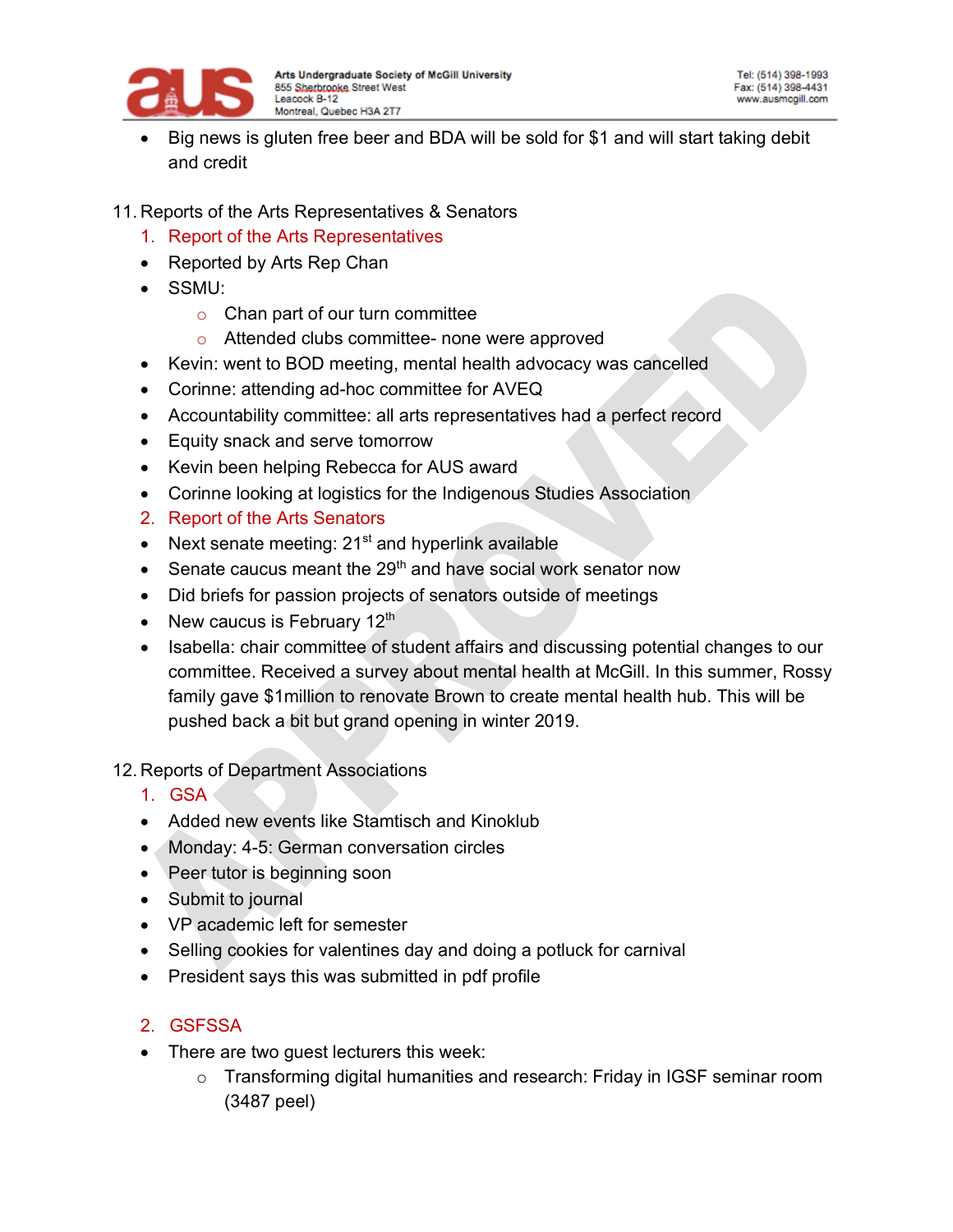

- $\circ$  Friday: 4 pm, in arts 1-25
- Guest lecturer next week: it's the economy stupid
- Co-communications coordinator resigned
- Held open forum on February  $6<sup>th</sup>$  for developing student association but no one attended so another one will occur on February 19<sup>th</sup>

### 3. HSA

- Had a discussion to discuss strategies about what to learn from them
- Had a wine and cheese yesterday
- Upcoming events: tomorrow research skills workshop. On Monday, have a joint lecture series for the CSA.
- We make facebook groups for people to study together.
- Making a master list and what to know for history students and making ways for people to add things to it, movie night, history trivia

### 4. IDSSA

- Been busy gearing up for second international development policy case competition
- Invites all students to town hall to provide perspective of students and ask questions
	- o Executive available to answer questions
- Apparel has arrived
- Returned to basement office and have office hours in listserv

### 5. ISSA

- Some ongoing events: host bi-weekly café italia with conversation circles in places near campus and practice Italian
- Screen Italian movies
- Second addition of tour of little Italy good success last semester, will do in march
- Found 3 more people for missing positions

Questions: are conversation circles only for those in the program? No, for everyone

### 13. Question Period

AHCSSA: why does BDA need debit and credit machines?

President: lot of beer, allows different method and allows line to go quicker

CSA: will there be a limit at BDA?

President: no minimum limit

IDSSA: has the AUS award committee been established, when does it start, and how can I be on it?

Internal: information to come in the next week.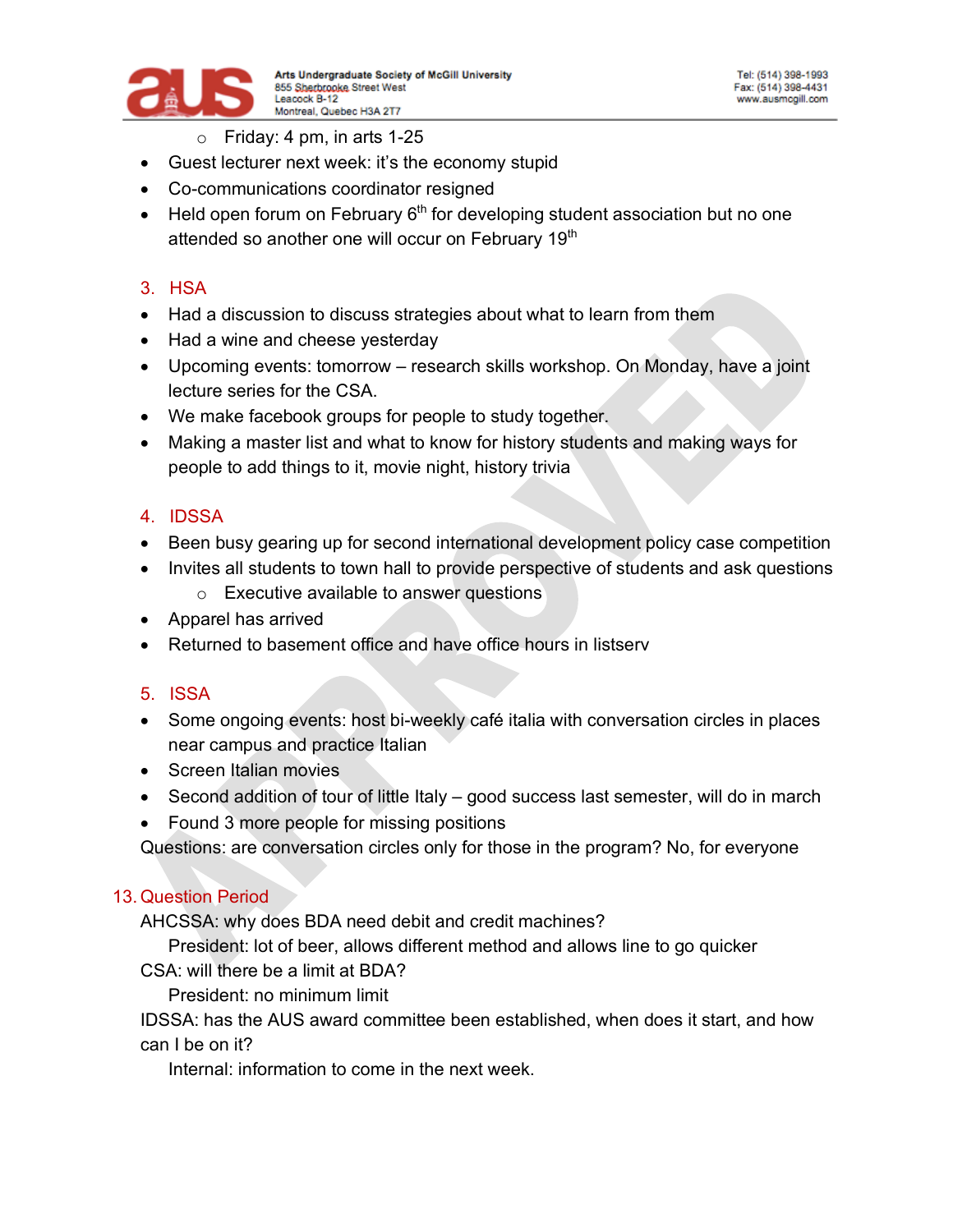

#### 14. Next Meeting Time and Date

• February 22nd 2018 @ 6PM

#### 15.Adjournment

• Adjournment at 7:22

| <b>Title</b>                        | <b>Name</b>              | <b>Present</b> | Late/Leave<br><b>Early</b> |
|-------------------------------------|--------------------------|----------------|----------------------------|
| <b>AUS President</b>                | Eric Partridge           | Yes            |                            |
| <b>AUS VP Communications</b>        | <b>Maria Thomas</b>      | Yes            |                            |
| <b>AUS VP Internal</b>              | Rebecca Scarra           | Yes            | Late; excused              |
| <b>AUS VP Social</b>                | <b>Nathan Greene</b>     | <b>NO</b>      | Excused                    |
| <b>AUS VP Academic</b>              | <b>Madeline Wilson</b>   | Yes            |                            |
| <b>AUS VP Finance</b>               | Noah Lew                 | Yes            | Late; excused              |
| <b>AUS VP External</b>              | Alice Yue                | <b>NO</b>      | Excused                    |
| <b>Arts Representative to SSMU</b>  | <b>Corinne Bulger</b>    | Yes            |                            |
| <b>Arts Representative to SSMU</b>  | Jennifer Chan            | Yes            | Late; excused              |
| <b>Arts Representative to SSMU</b>  | <b>Kevin Zhou</b>        | Yes            |                            |
| <b>Arts Senator</b>                 | <b>Isabella Anderson</b> | Yes            |                            |
| <b>Arts Senator</b>                 | Michael Nwabufo          | <b>NO</b>      | Excused                    |
| <b>FEARC</b>                        |                          | Yes            | Late; NOT<br>excused       |
| <b>AUS Environmental Council</b>    |                          | Yes            |                            |
| <b>AUS Equity Committee (AUSec)</b> |                          | Yes            |                            |
| <b>ACE</b>                          |                          | Yes            |                            |
| <b>AGELF</b>                        | Felicia Thibaudeau       | Yes            |                            |
| <b>AHCSSA</b>                       | Sarah MacRae-Korobkov    | Yes            |                            |
| <b>ASA</b>                          |                          | <b>NO</b>      | <b>NOT excused</b>         |
| <b>ASSA</b>                         | Carmella Munyuzangabo    | Yes            |                            |
| <b>BASiC</b>                        | Julia Kafato             | Yes            |                            |
| <b>CLASHA</b>                       | Leah Damo                | Yes            |                            |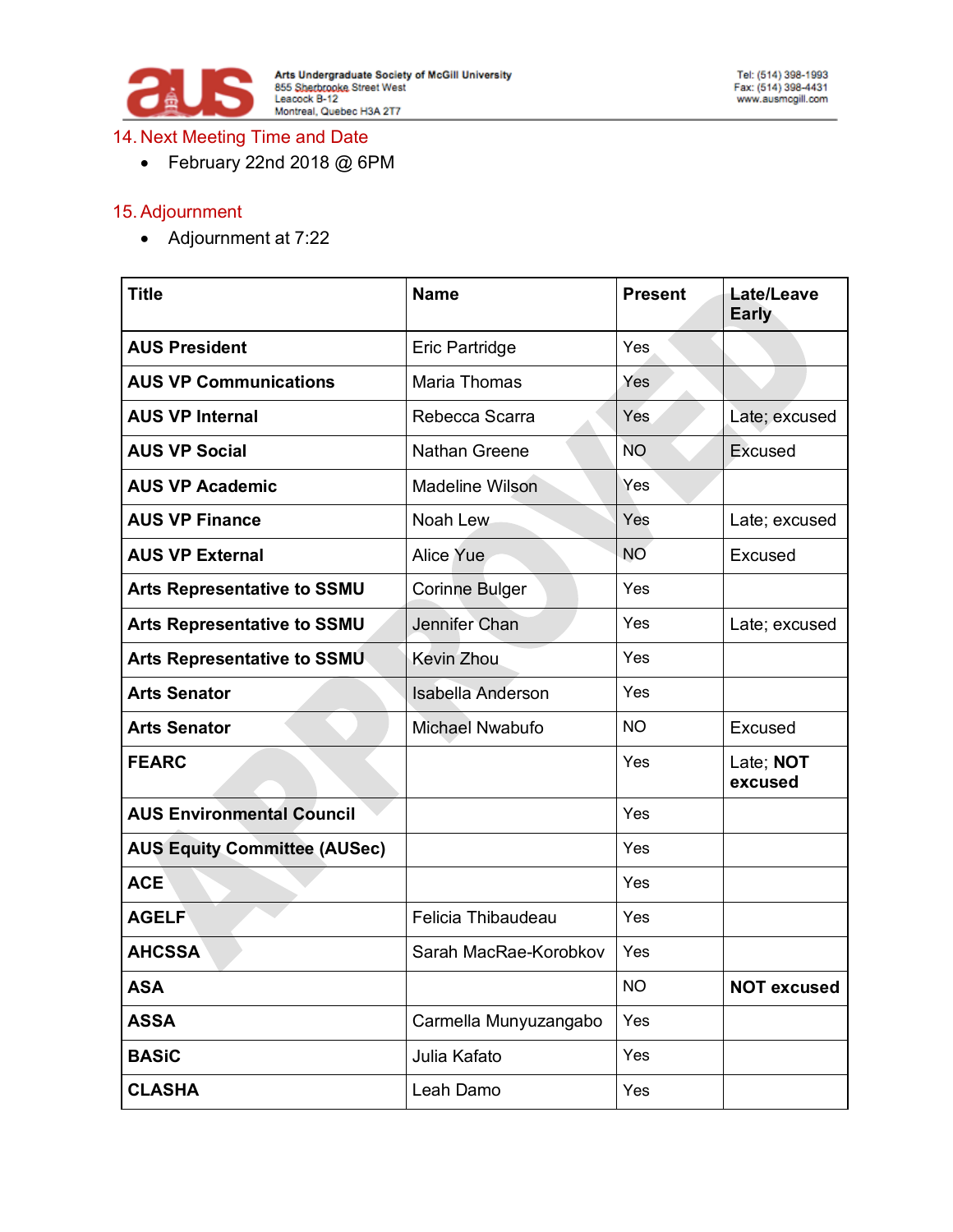

| <b>CSA</b>                                     | <b>David Epstein Chip</b><br><b>Smith</b>                    | Yes       |                    |
|------------------------------------------------|--------------------------------------------------------------|-----------|--------------------|
| <b>CSAUS</b>                                   | Aidan Fehr                                                   | Yes       |                    |
| <b>CSUS</b>                                    | Nicholas Lee                                                 | Yes       |                    |
| <b>DESA</b>                                    | <b>Thomas MacDonald</b>                                      | Yes       | Left early         |
| <b>EASSA</b>                                   | <b>Christopher MacDonald</b>                                 | Yes       |                    |
| <b>ESA</b>                                     | Evan Chung (now VP<br>External)                              | Yes       |                    |
| <b>FMC (Financial Management</b><br>Committee) |                                                              | <b>NO</b> | <b>NOT excused</b> |
| <b>GSA</b>                                     | <b>Martin Croquez</b>                                        | Yes       |                    |
| <b>GSFSSA</b>                                  | Emma Clark, Bee<br>Khaleeli, Emily Stimpson,<br>Kyle Stewart | Yes       |                    |
| <b>HSA</b>                                     | <b>Rachel Almuli</b>                                         | Yes       |                    |
| <b>ISSA</b>                                    | Mario Bozzo                                                  | Yes       |                    |
| <b>IDSSA</b>                                   | Zain Bhanji (new VP<br>External)                             | Yes       |                    |
| <b>JSSA</b>                                    | Proxy today; Sara<br>Gruszczynski                            | Yes       |                    |
| <b>LAPSA</b>                                   | Noah Kaplan                                                  | Yes       |                    |
| <b>MESS</b>                                    | <b>Charlotte Aubrac</b>                                      | Yes       |                    |
| <b>MIRA</b>                                    | Sarah Bedard                                                 | Yes       | Left early         |
| <b>MPSA</b>                                    | Lilith Shiloh Li                                             | <b>NO</b> | Excused            |
| <b>MUGS</b>                                    | <b>Jesse Bartsoff</b>                                        | Yes       | Left early         |
| <b>NASSA</b>                                   | Véronique Marquis                                            | Yes       |                    |
| <b>PSA</b>                                     | James Lawrence                                               | Yes       |                    |
| <b>PSSA</b>                                    | Liam Kirkpatrick                                             | Yes       |                    |
| <b>QSSA</b>                                    |                                                              | Yes       |                    |
| <b>RSUS</b>                                    | Jay Lu                                                       | Yes       |                    |
| <b>RUSS</b>                                    | <b>Basil Sylvester</b>                                       | <b>NO</b> | Excused            |